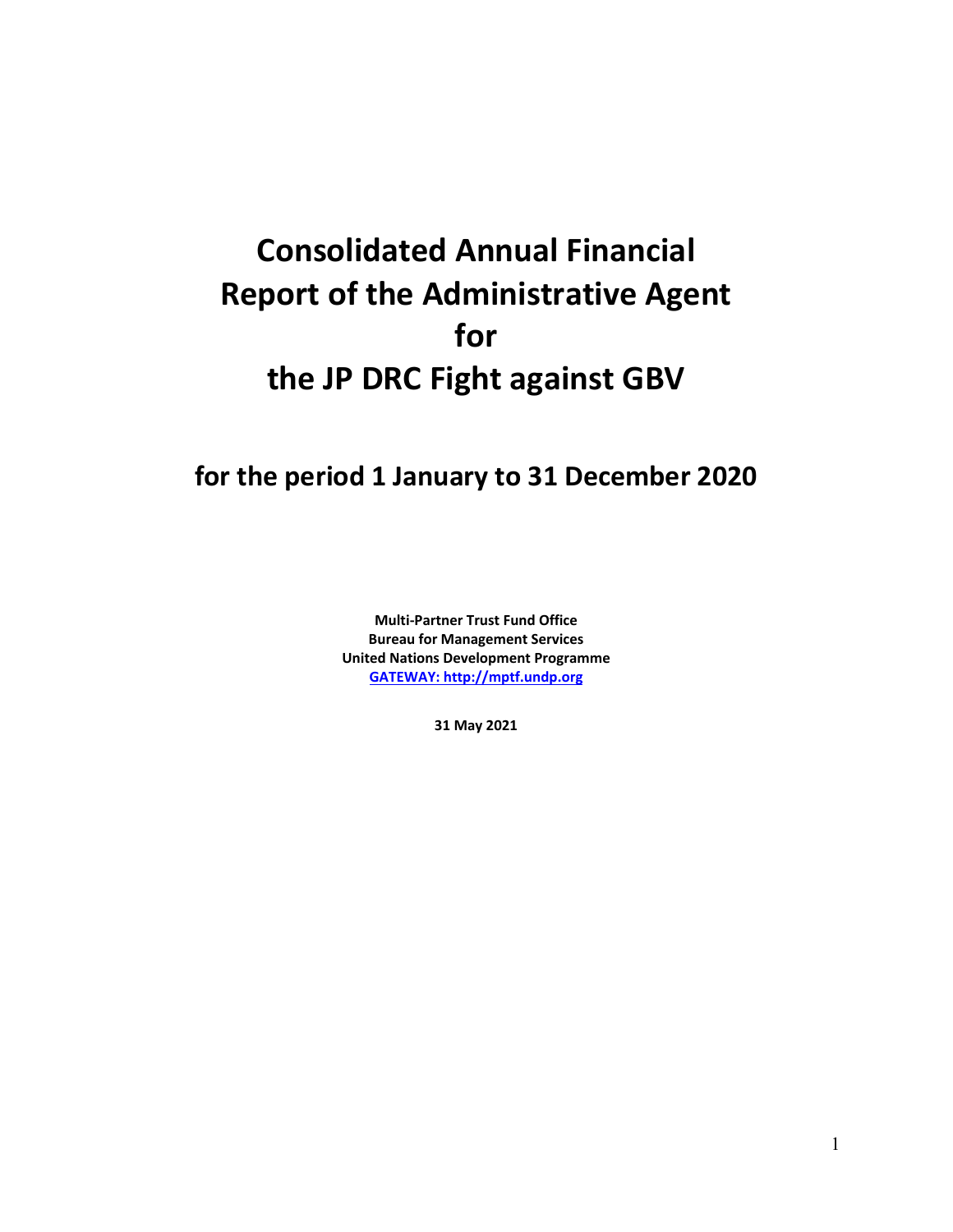### **PARTICIPATING ORGANIZATIONS CONTRIBUTORS**



Office of the UN High Commissioner for Human Rights



United Nations Development Programme



United Nations Population Fund

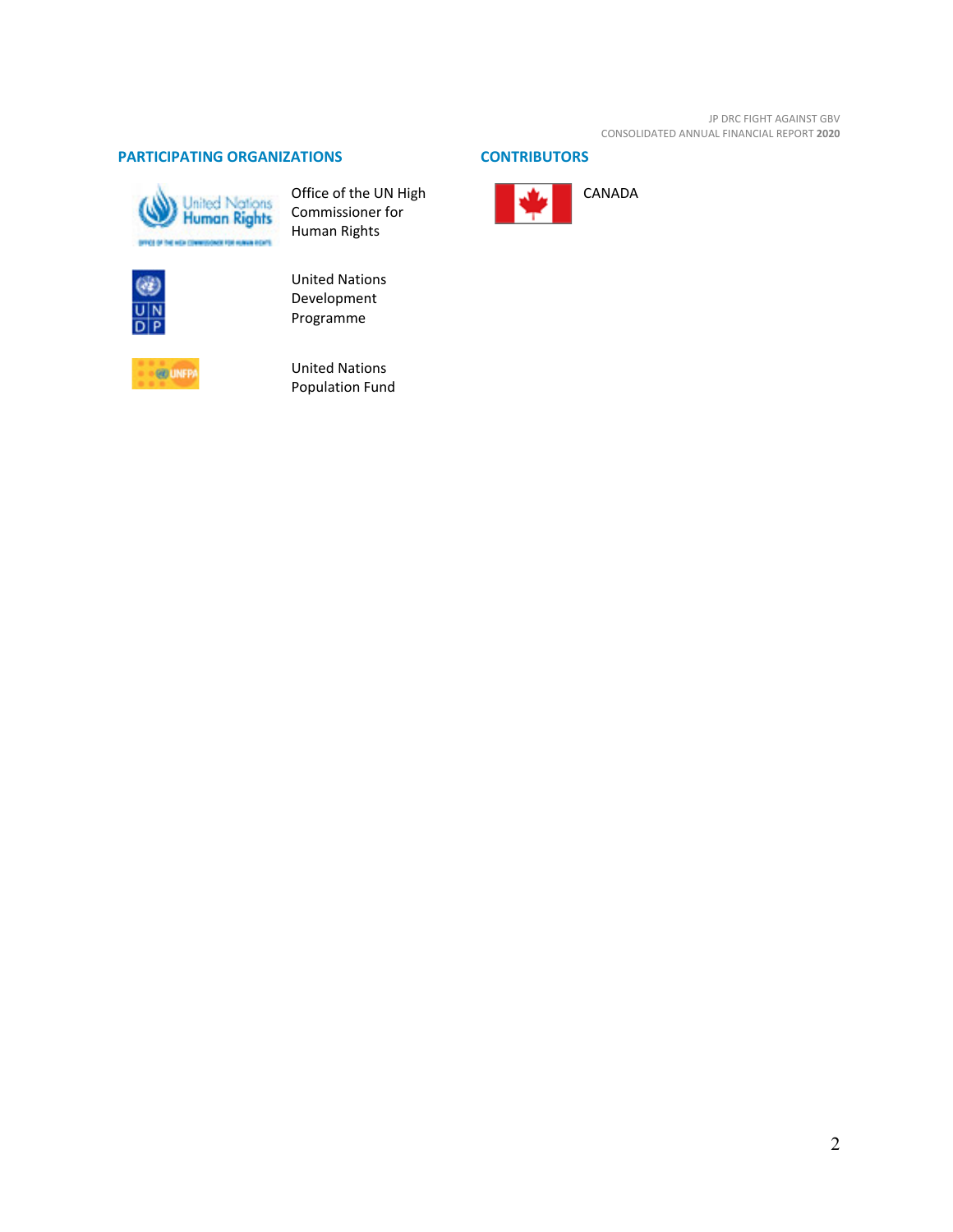#### **Allocation**

Amount approved by the Steering Committee for a project/programme.

#### **Approved Project/Programme**

A project/programme including budget, etc., that is approved by the Steering Committee for fund allocation purposes.

#### **Contributor Commitment**

Amount(s) committed by a donor to a Fund in a signed Standard Administrative Arrangement with the UNDP Multi-Partner Trust Fund Office (MPTF Office), in its capacity as the Administrative Agent. A commitment may be paid or pending payment.

#### **Contributor Deposit**

Cash deposit received by the MPTF Office for the Fund from a contributor in accordance with a signed Standard Administrative Arrangement.

#### **Delivery Rate**

The percentage of funds that have been utilized, calculated by comparing expenditures reported by a Participating Organization against the 'net funded amount'.

#### **Indirect Support Costs**

A general cost that cannot be directly related to any particular programme or activity of the Participating Organizations. UNDG policy establishes a fixed indirect cost rate of 7% of programmable costs.

#### **Net Funded Amount**

Amount transferred to a Participating Organization less any refunds transferred back to the MPTF Office by a Participating Organization.

#### **Participating Organization**

A UN Organization or other inter-governmental Organization that is an implementing partner in a Fund, as represented by signing a Memorandum of Understanding (MOU) with the MPTF Office for a particular Fund.

#### **Project Expenditure**

The sum of expenses and/or expenditure reported by all Participating Organizations for a Fund irrespective of which basis of accounting each Participating Organization follows for donor reporting.

#### **Project Financial Closure**

A project or programme is considered financially closed when all financial obligations of an operationally completed project or programme have been settled, and no further financial charges may be incurred.

#### **Project Operational Closure**

A project or programme is considered operationally closed when all programmatic activities for which Participating Organization(s) received funding have been completed.

#### **Project Start Date**

Date of transfer of first instalment from the MPTF Office to the Participating Organization.

#### **Total Approved Budget**

This represents the cumulative amount of allocations approved by the Steering Committee.

#### **US Dollar Amount**

The financial data in the report is recorded in US Dollars and due to rounding off of numbers, the totals may not add up.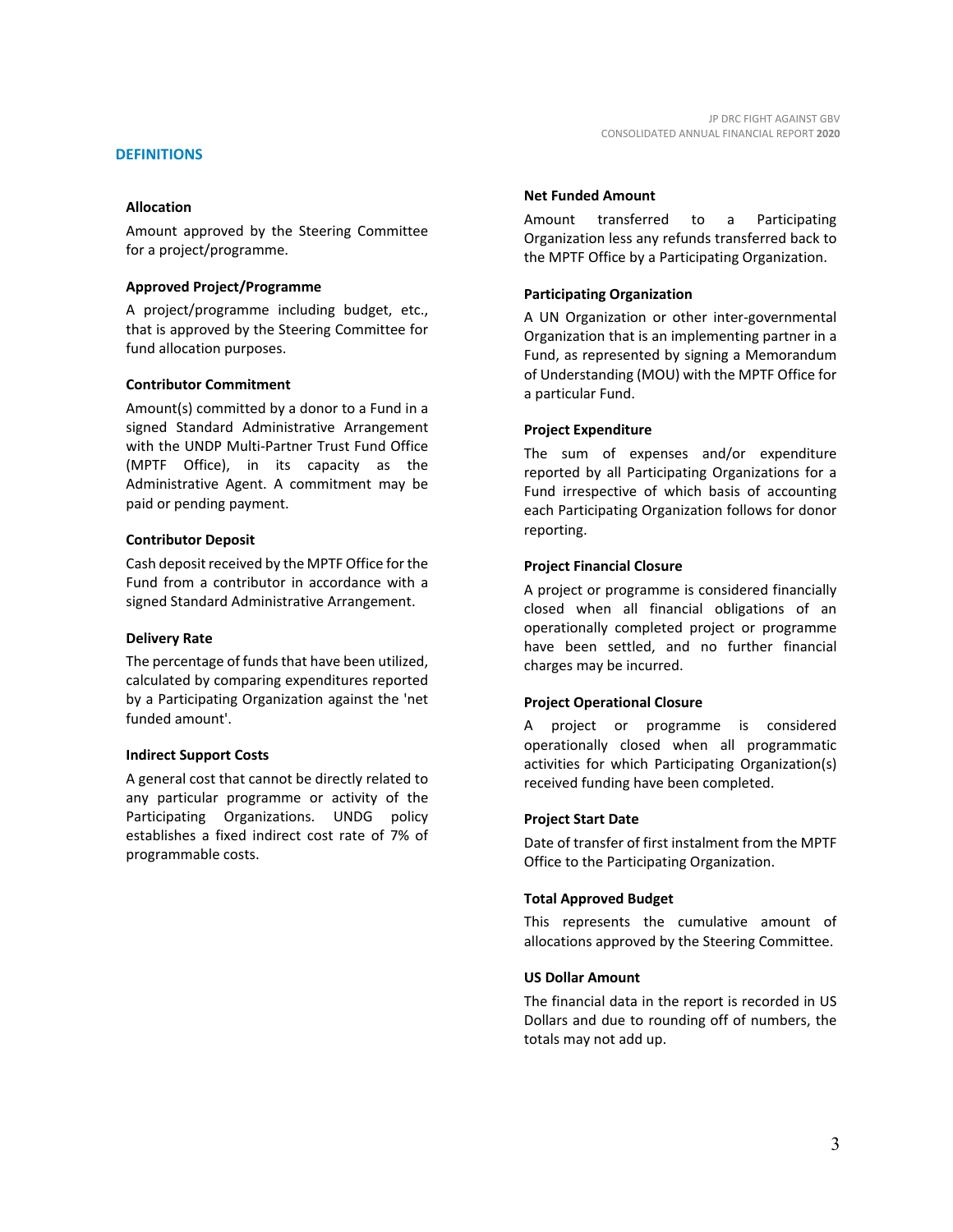#### JP DRC FIGHT AGAINST GBV CONSOLIDATED ANNUAL FINANCIAL REPORT **2020**

#### **TABLE OF CONTENTS**

| 6 |
|---|
|   |
|   |
|   |
|   |
|   |
|   |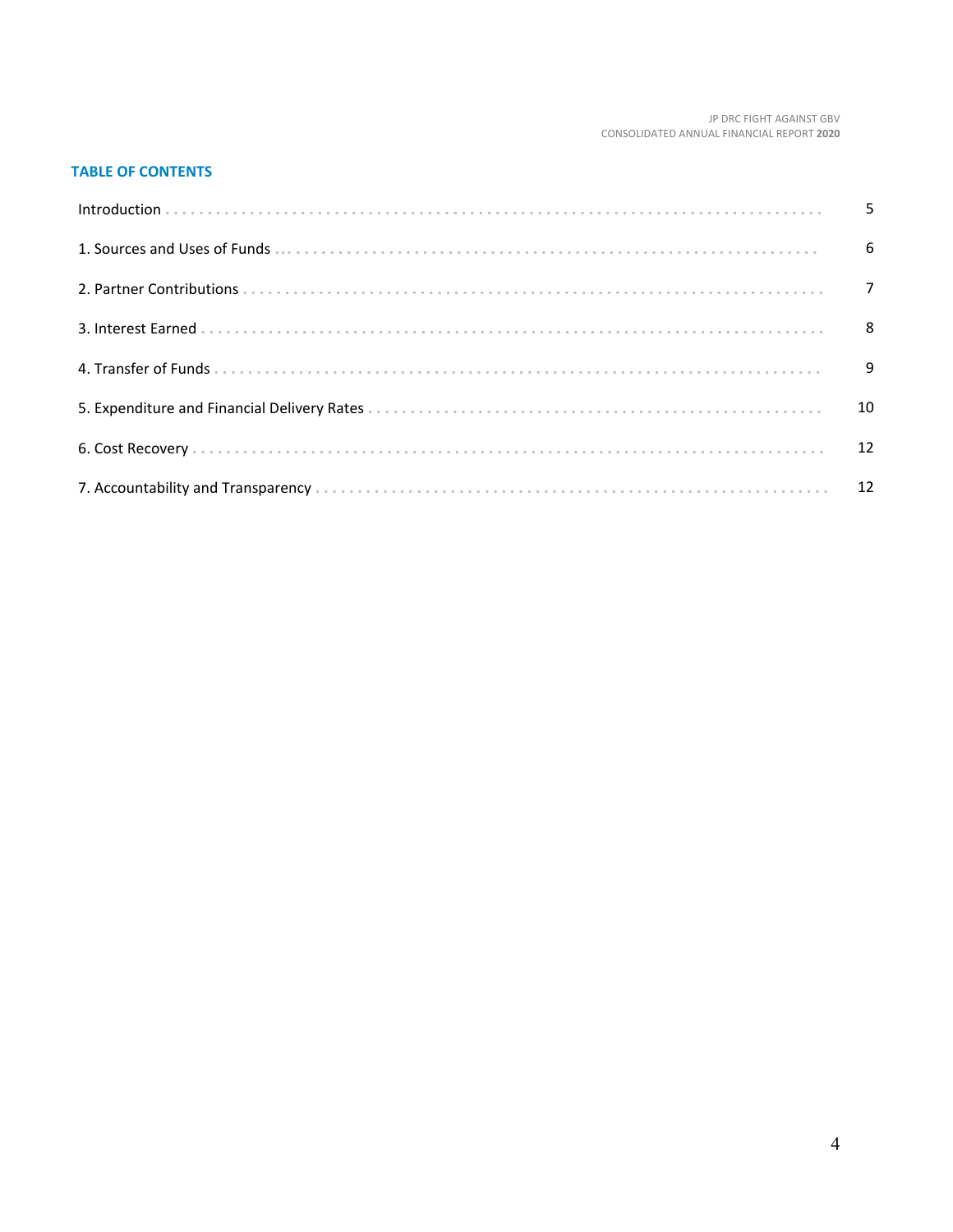#### **INTRODUCTION**

This Consolidated Annual Financial Report of the **JP DRC Fight against GBV** is prepared by the United Nations Development Programme (UNDP) Multi-Partner Trust Fund Office (MPTF Office) in fulfillment of its obligations as Administrative Agent, as per the Joint Programme Document, the Memorandum of Understanding (MOU) signed between the UNDP MPTF Office and the Participating Organizations, and the Standard Administrative Arrangement (SAA) signed with contributors.

The MPTF Office, as Administrative Agent, is responsible for concluding an MOU with Participating Organizations and SAAs with contributors. It receives, administers and

manages contributions, and disburses these funds to the Participating Organizations. The Administrative Agent prepares and submits annual consolidated financial reports, as well as regular financial statements, for transmission to contributors.

This consolidated financial report covers the period 1 January to 31 December **2020** and provides financial data on progress made in the implementation of projects of the **JP DRC Fight against GBV**. It is posted on the MPTF Office GATEWAY [\(http://mptf.undp.org/factsheet/fund/JCG50\)](http://mptf.undp.org/factsheet/fund/JCG50).

The financial data in the report is recorded in US Dollars and due to rounding off of numbers, the totals may not add up.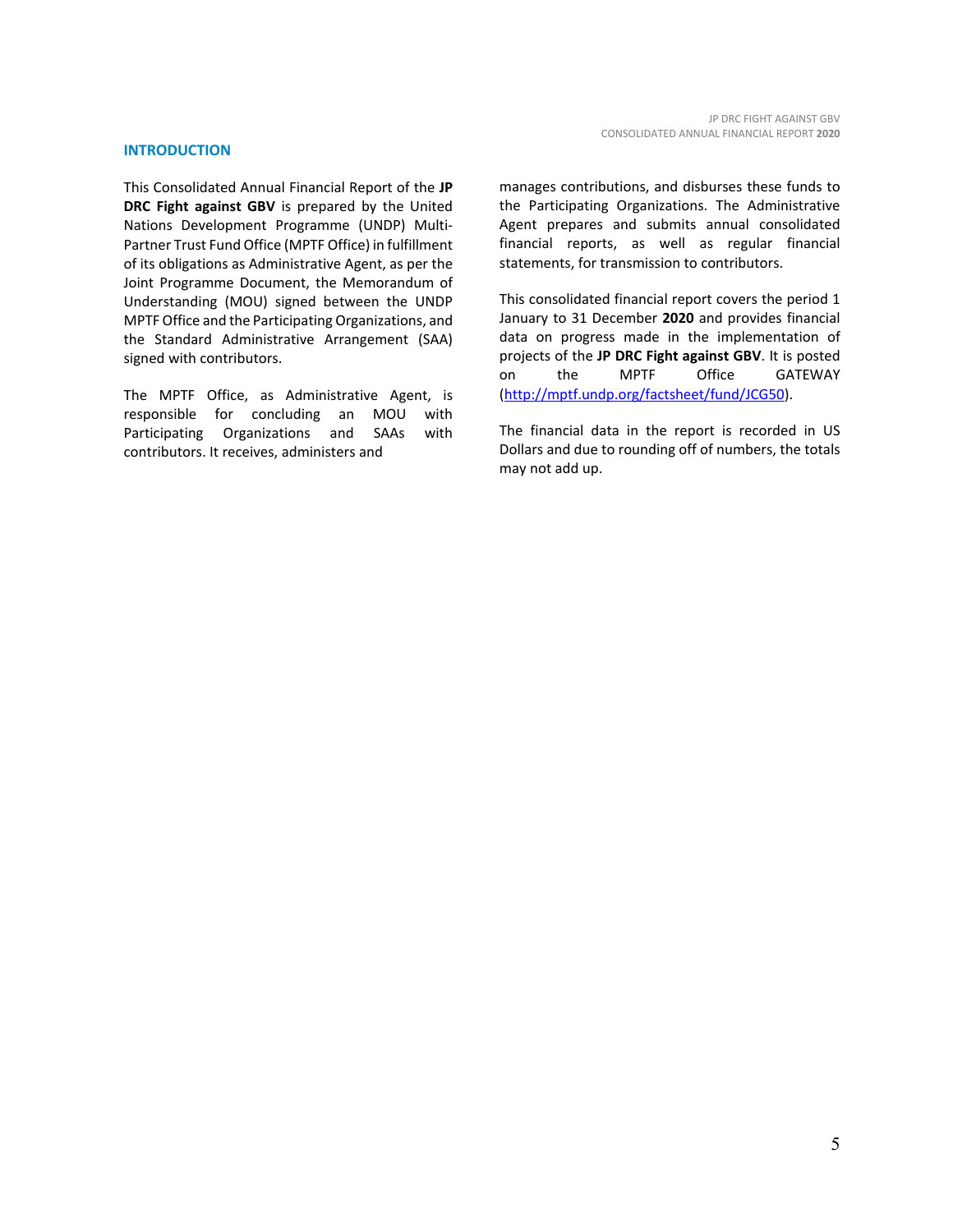#### **2020 FINANCIAL PERFORMANCE**

This chapter presents financial data and analysis of the **JP DRC Fight against GBV** using the pass-through funding modality as of 31 December **2020**. Financial information for this Fund is also available on the MPTF Office GATEWAY, at the following address: [http://mptf.undp.org/factsheet/fund/JCG50.](http://mptf.undp.org/factsheet/fund/JCG50)

#### **1. SOURCES AND USES OF FUNDS**

As of 31 December **2020**, **1** contributor deposited US\$ **10,653,421** in contributions and US\$ **54,681** was earned in interest.

The cumulative source of funds was US\$ **10,708,102.**

Of this amount, US\$ **10,302,259** has been net funded to **3** Participating Organizations, of which US\$ **8,899,784** has been reported as expenditure. The Administrative Agent fee has been charged at the approved rate of 1% on deposits and amounts to US\$ **106,534**. Table 1 provides an overview of the overall sources, uses, and balance of the **JP DRC Fight against GBV** as of 31 December 2020.

#### **Table 1. Financial Overview, as of 31 December 2020 (in US Dollars)**

|                                                                 | Annual 2019 | Annual 2020 | <b>Cumulative</b> |
|-----------------------------------------------------------------|-------------|-------------|-------------------|
| <b>Sources of Funds</b>                                         |             |             |                   |
| Contributions from donors                                       | 5,323,117   | 2,978,074   | 10,653,421        |
| Fund Earned Interest and Investment Income                      | 39,662      | 4,158       | 54,681            |
| Interest Income received from Participating Organizations       |             |             |                   |
| Refunds by Administrative Agent to Contributors                 |             |             |                   |
| Fund balance transferred to another MDTF                        |             |             |                   |
| Other Income                                                    |             |             |                   |
| <b>Total: Sources of Funds</b>                                  | 5,362,779   | 2,982,232   | 10,708,102        |
| <b>Use of Funds</b>                                             |             |             |                   |
| Transfers to Participating Organizations                        | 3,259,484   | 4,714,311   | 10,302,259        |
| Refunds received from Participating Organizations               |             |             |                   |
| <b>Net Funded Amount</b>                                        | 3,259,484   | 4,714,311   | 10,302,259        |
| <b>Administrative Agent Fees</b>                                | 53,231      | 29,781      | 106,534           |
| Direct Costs: (Steering Committee, Secretariatetc.)             |             |             |                   |
| <b>Bank Charges</b>                                             | 39          | 3           | 68                |
| <b>Other Expenditures</b>                                       |             |             |                   |
| <b>Total: Uses of Funds</b>                                     | 3,312,755   | 4,744,095   | 10,408,861        |
| Change in Fund cash balance with Administrative Agent           | 2,050,024   | (1,761,863) | 299,241           |
| Opening Fund balance (1 January)                                | 11,079      | 2,061,104   |                   |
| <b>Closing Fund balance (31 December)</b>                       | 2,061,104   | 299,241     | 299,241           |
| Net Funded Amount (Includes Direct Cost)                        | 3,259,484   | 4,714,311   | 10,302,259        |
| Participating Organizations' Expenditure (Includes Direct Cost) | 3,402,961   | 4,187,814   | 8,899,784         |
| <b>Balance of Funds with Participating Organizations</b>        |             |             | 1,402,475         |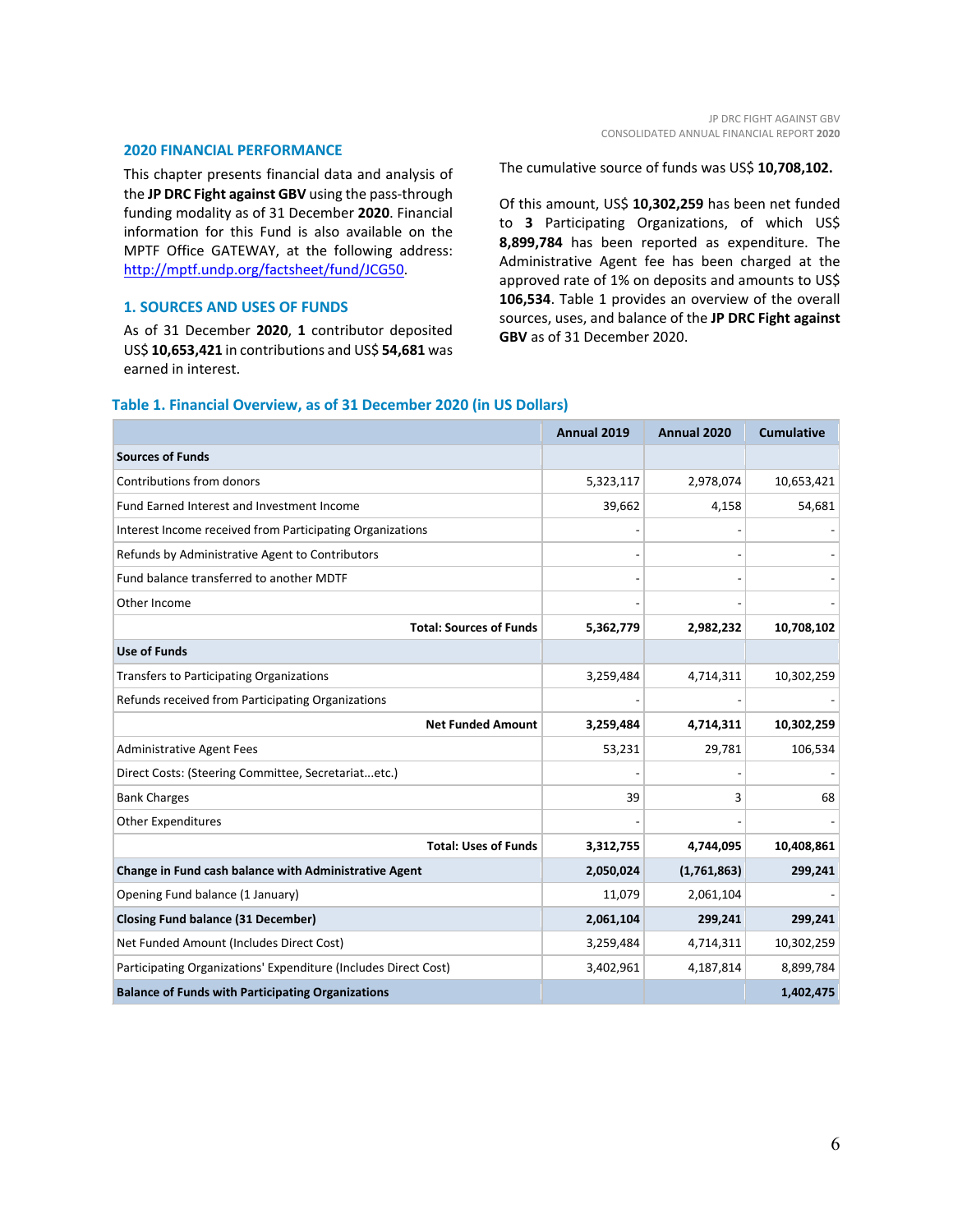#### **2. PARTNER CONTRIBUTIONS**

Table 2 provides information on cumulative contributions received from all contributors to this Joint Programme as of 31 December **2020**.

The **JP DRC Fight against GBV** is currently being financed by **1** contributor, as listed in the table below.

The table below includes commitments made up to 31 December **2020** through signed Standard Administrative Agreements, and deposits made through **2020**. It does not include commitments that were made to the fund beyond **2020**.

#### **Table 2. Contributors' Commitments and Deposits, as of 31 December 2020 (in US Dollars)**

| <b>Contributors</b> | <b>Total Commitments</b> | <b>Prior Years</b><br>as of 31-Dec-2019 Deposits | <b>Current Year</b><br>Jan-Dec-2020 Deposits | <b>Total Deposits</b> |
|---------------------|--------------------------|--------------------------------------------------|----------------------------------------------|-----------------------|
| CANADA              | 10.653.421               | 7.675.347                                        | 2.978.074                                    | 10,653,421            |
| <b>Grand Total</b>  | 10,653,421               | 7,675,347                                        | 2,978,074                                    | 10,653,421            |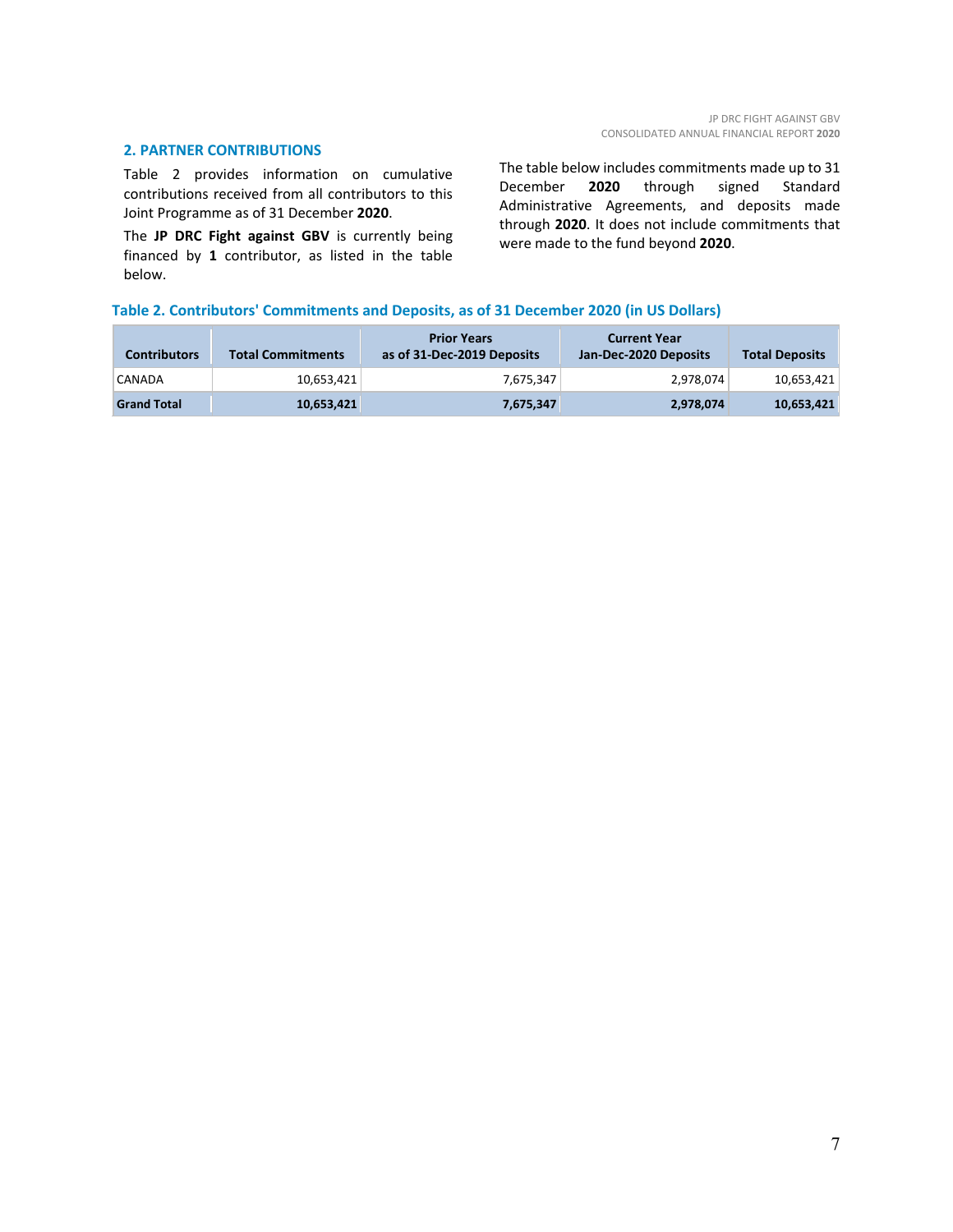#### **3. INTEREST EARNED**

Interest income is earned in two ways: 1) on the balance of funds held by the Administrative Agent (Fund earned interest), and 2) on the balance of funds held by the Participating Organizations (Agency earned interest) where their Financial Regulations and Rules allow return of interest to the AA.

As of 31 December **2020**, Fund earned interest amounts to US\$ **54,681**.

Details are provided in the table below.

#### **Table 3. Sources of Interest and Investment Income, as of 31 December 2020 (in US Dollars)**

| <b>Interest Earned</b>                     | <b>Prior Years</b><br>as of 31-Dec-2019 | <b>Current Year</b><br>Jan-Dec-2020 | <b>Total</b> |
|--------------------------------------------|-----------------------------------------|-------------------------------------|--------------|
| <b>Administrative Agent</b>                |                                         |                                     |              |
| Fund Earned Interest and Investment Income | 50,524                                  | 4,158                               | 54,681       |
| <b>Total: Fund Earned Interest</b>         | 50,524                                  | 4,158                               | 54,681       |
| <b>Grand Total</b>                         | 50,524                                  | 4,158                               | 54,681       |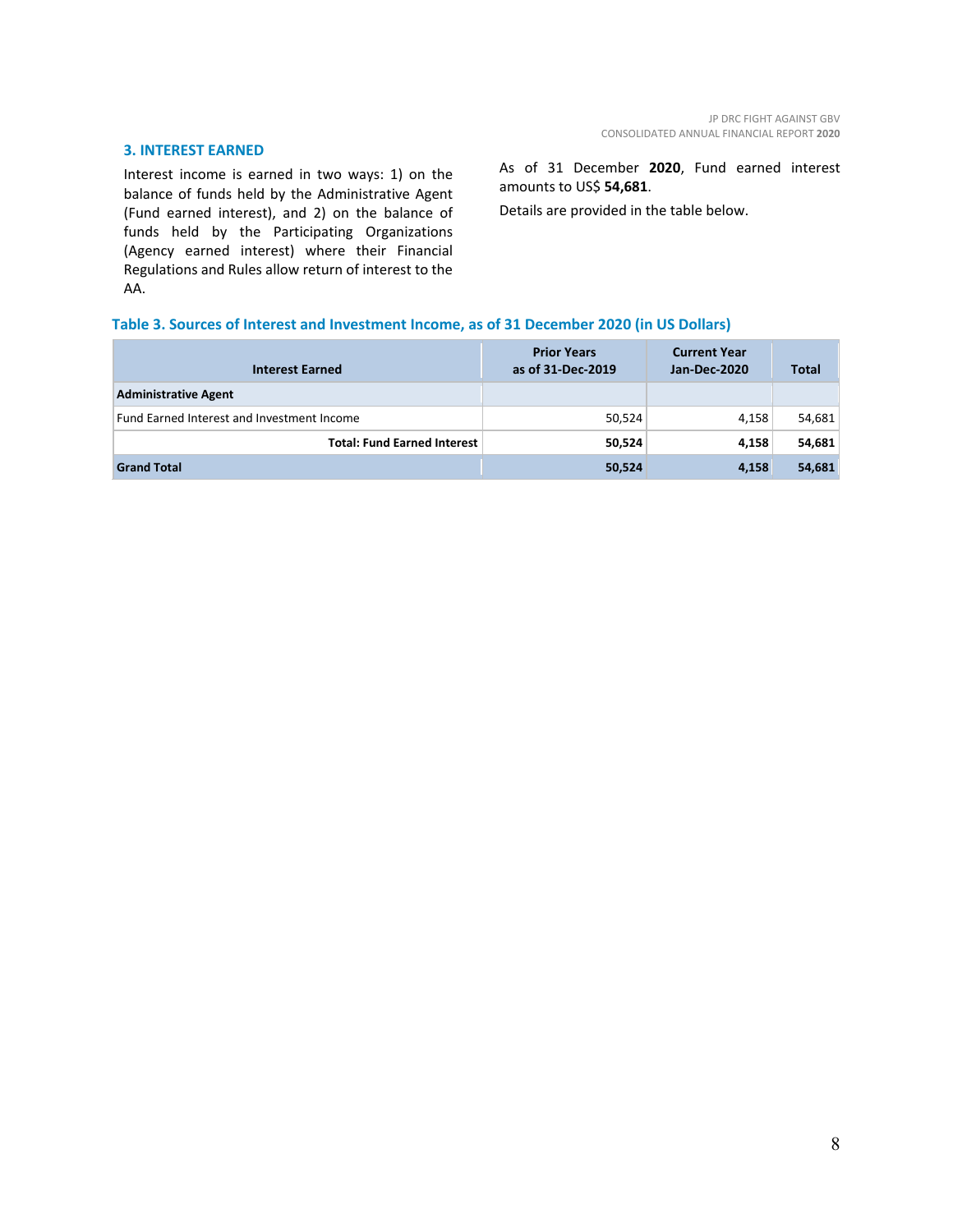#### **4. TRANSFER OF FUNDS**

Allocations to Participating Organizations are approved by the Steering Committee and disbursed by the Administrative Agent. As of 31 December **2020**, the AA has transferred US\$ **10,302,259** to **3** Participating Organizations (see list below).

#### **4.1 TRANSFER BY PARTICIPATING ORGANIZATION**

Table 4 provides additional information on the refunds received by the MPTF Office, and the net funded amount for each of the Participating Organizations.

#### **Table 4. Transfer, Refund, and Net Funded Amount by Participating Organization, as of 31 December 2020 (in US Dollars)**

| Participating<br>Organization | Prior Years as of 31-Dec-2019 |                |                   | <b>Current Year Jan-Dec-2020</b> |                |                   | Total            |                |                   |
|-------------------------------|-------------------------------|----------------|-------------------|----------------------------------|----------------|-------------------|------------------|----------------|-------------------|
|                               | <b>Transfers</b>              | <b>Refunds</b> | <b>Net Funded</b> | <b>Transfers</b>                 | <b>Refunds</b> | <b>Net Funded</b> | <b>Transfers</b> | <b>Refunds</b> | <b>Net Funded</b> |
| <b>OHCHR</b>                  | 168,738                       |                | 168.738           | 298.487                          |                | 298.487           | 467.225          |                | 467,225           |
| <b>UNDP</b>                   | 3,153,200                     |                | 3,153,200         | 2,954,191                        |                | 2,954,191         | 6,107,392        |                | 6,107,392         |
| <b>UNFPA</b>                  | 2,266,010                     |                | 2,266,010         | 1,461,633                        |                | 1,461,633         | 3,727,642        |                | 3,727,642         |
| <b>Grand Total</b>            | 5,587,948                     |                | 5,587,948         | 4,714,311                        |                | 4,714,311         | 10,302,259       |                | 10,302,259        |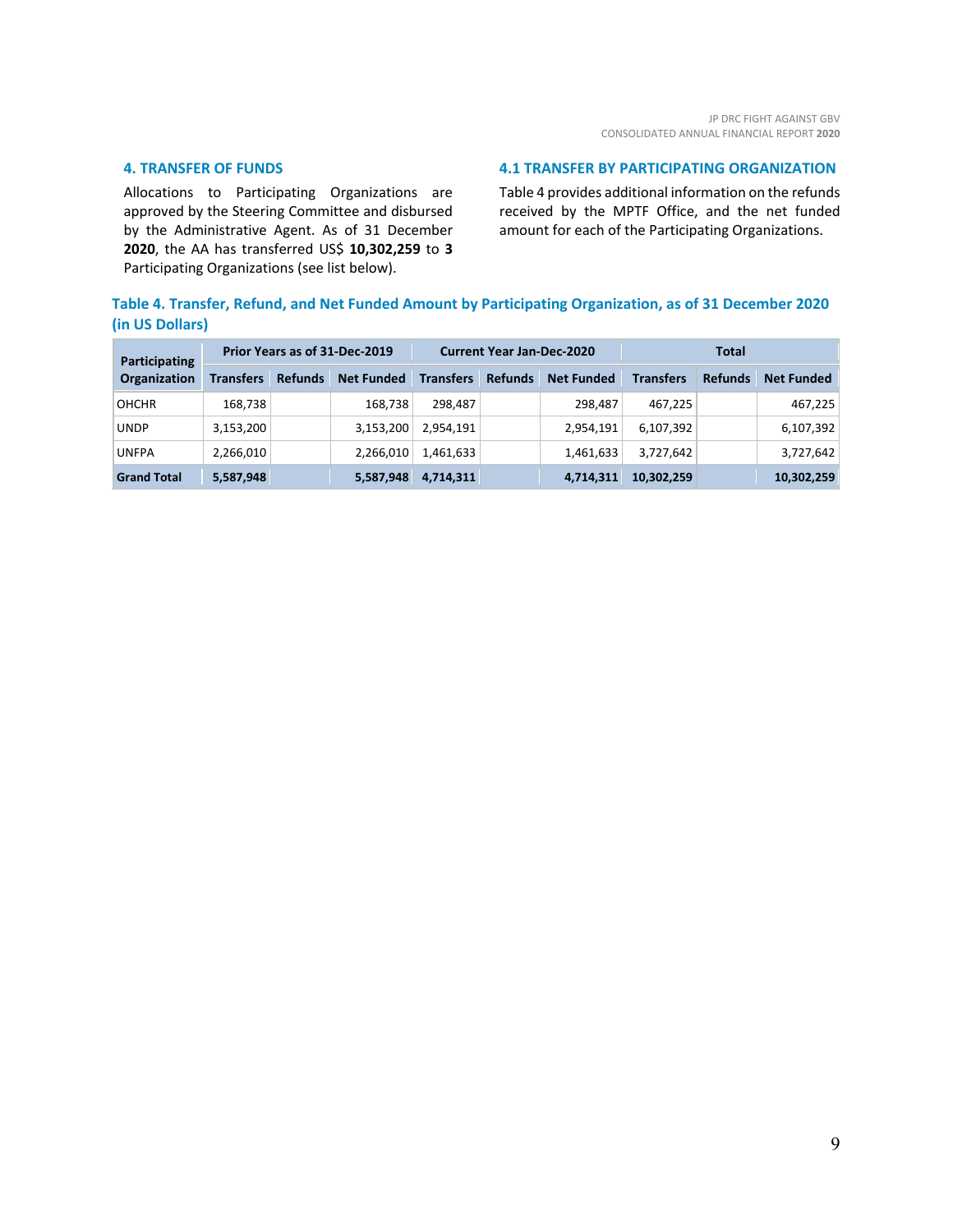#### JP DRC FIGHT AGAINST GBV CONSOLIDATED ANNUAL FINANCIAL REPORT **2020**

#### **5. EXPENDITURE AND FINANCIAL DELIVERY RATES**

All final expenditures reported for the year **2020** were submitted by the Headquarters of the Participating Organizations. These were consolidated by the MPTF Office.

Project expenditures are incurred and monitored by each Participating Organization, and are reported as per the agreed upon categories for inter-agency harmonized reporting. The reported expenditures were submitted via the MPTF Office's online expenditure reporting tool. The **2020** expenditure data has been posted on the MPTF Office GATEWAY at [http://mptf.undp.org/factsheet/fund/JCG50.](http://mptf.undp.org/factsheet/fund/JCG50)

#### **5.1 EXPENDITURE REPORTED BY PARTICIPATING ORGANIZATION**

In **2020**, US\$ **4,714,311** was net funded to Participating Organizations, and US\$ 4,187,814 was reported in expenditure.

As shown in table below, the cumulative net funded amount is US\$ **10,302,259** and cumulative expenditures reported by the Participating Organizations amount to US\$ **8,899,784**. This equates to an overall JP expenditure delivery rate of **86** percent.

#### **5.1 Net Funded Amount, Reported Expenditure, and Financial Delivery by Participating Organization, as of 31 December 2020 (in US Dollars)**

|                                      |                           |                                    | <b>Expenditure</b>                      |                                     |                   |                           |
|--------------------------------------|---------------------------|------------------------------------|-----------------------------------------|-------------------------------------|-------------------|---------------------------|
| Participating<br><b>Organization</b> | Approved<br><b>Amount</b> | <b>Net Funded</b><br><b>Amount</b> | <b>Prior Years</b><br>as of 31-Dec-2019 | <b>Current Year</b><br>Jan-Dec-2020 | <b>Cumulative</b> | <b>Delivery Rate</b><br>% |
| <b>OHCHR</b>                         | 467,225                   | 467,225                            | 167,633                                 | 120,535                             | 288.168           | 61.68                     |
| <b>UNDP</b>                          | 6,107,392                 | 6,107,392                          | 2,543,887                               | 2,544,902                           | 5,088,789         | 83.32                     |
| <b>UNFPA</b>                         | 3,727,642                 | 3,727,642                          | 2,000,451                               | 1,522,376                           | 3,522,827         | 94.51                     |
| <b>Grand Total</b>                   | 10,302,259                | 10,302,259                         | 4,711,970                               | 4,187,814                           | 8,899,784         | 86.39                     |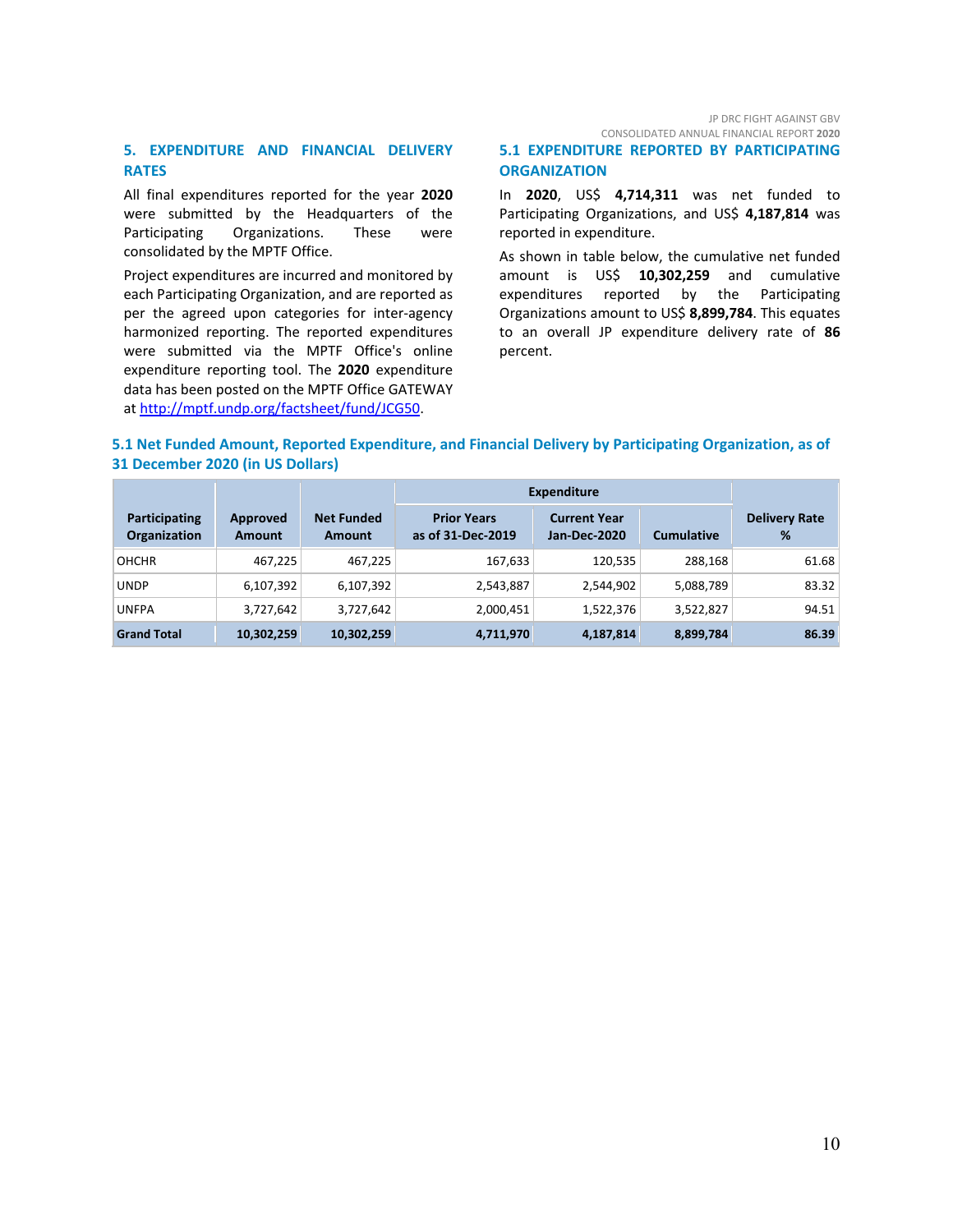#### **5.2 EXPENDITURE REPORTED BY CATEGORY**

Project expenditures are incurred and monitored by each Participating Organization and are reported as per the agreed categories for inter-agency harmonized reporting. See table below.

#### **2012 CEB Expense Categories**

- 1. Staff and personnel costs
- 2. Supplies, commodities and materials
- 3. Equipment, vehicles, furniture and depreciation
- 4. Contractual services
- 5. Travel

\_\_\_\_\_\_\_\_\_\_\_\_\_\_\_\_\_\_\_\_\_\_

- 6. Transfers and grants
- 7. General operating expenses
- 8. Indirect costs

#### **Table 5.2 Expenditure by UNDG Budget Category, as of 31 December 2020 (in US Dollars)**

|                                           | <b>Expenditure</b>                      |                                            |              |                                                     |
|-------------------------------------------|-----------------------------------------|--------------------------------------------|--------------|-----------------------------------------------------|
| Category                                  | <b>Prior Years</b><br>as of 31-Dec-2019 | <b>Current Year</b><br><b>Jan-Dec-2020</b> | <b>Total</b> | <b>Percentage of Total</b><br><b>Programme Cost</b> |
| <b>Staff &amp; Personnel Cost</b>         | 480,192                                 | 527,827                                    | 1,008,020    | 12.13                                               |
| Suppl, Comm, Materials                    | 141,181                                 | 122,835                                    | 264,016      | 3.18                                                |
| Equip, Veh, Furn, Depn                    | 140,879                                 | 185,434                                    | 326,313      | 3.93                                                |
| <b>Contractual Services</b>               | 1,103,486                               | 1,013,618                                  | 2,117,104    | 25.47                                               |
| Travel                                    | 520,149                                 | 270,180                                    | 790,329      | 9.51                                                |
| <b>Transfers and Grants</b>               | 482,039                                 | 1,152                                      | 483,191      | 5.81                                                |
| <b>General Operating</b>                  | 1,526,275                               | 1,796,601                                  | 3,322,877    | 39.98                                               |
| <b>Programme Costs Total</b>              | 4,394,201                               | 3,917,647                                  | 8,311,849    | 100.00                                              |
| <sup>1</sup> Indirect Support Costs Total | 317,768                                 | 270,167                                    | 587,935      | 7.07                                                |
| <b>Total</b>                              | 4,711,970                               | 4,187,814                                  | 8,899,784    |                                                     |

**<sup>1</sup> Indirect Support Costs** charged by Participating Organization, based on their financial regulations, can be deducted upfront or at a later stage during implementation. The percentage may therefore appear to exceed the 7% agreed-upon for on-going projects. Once projects are financially closed, this number is not to exceed 7%.